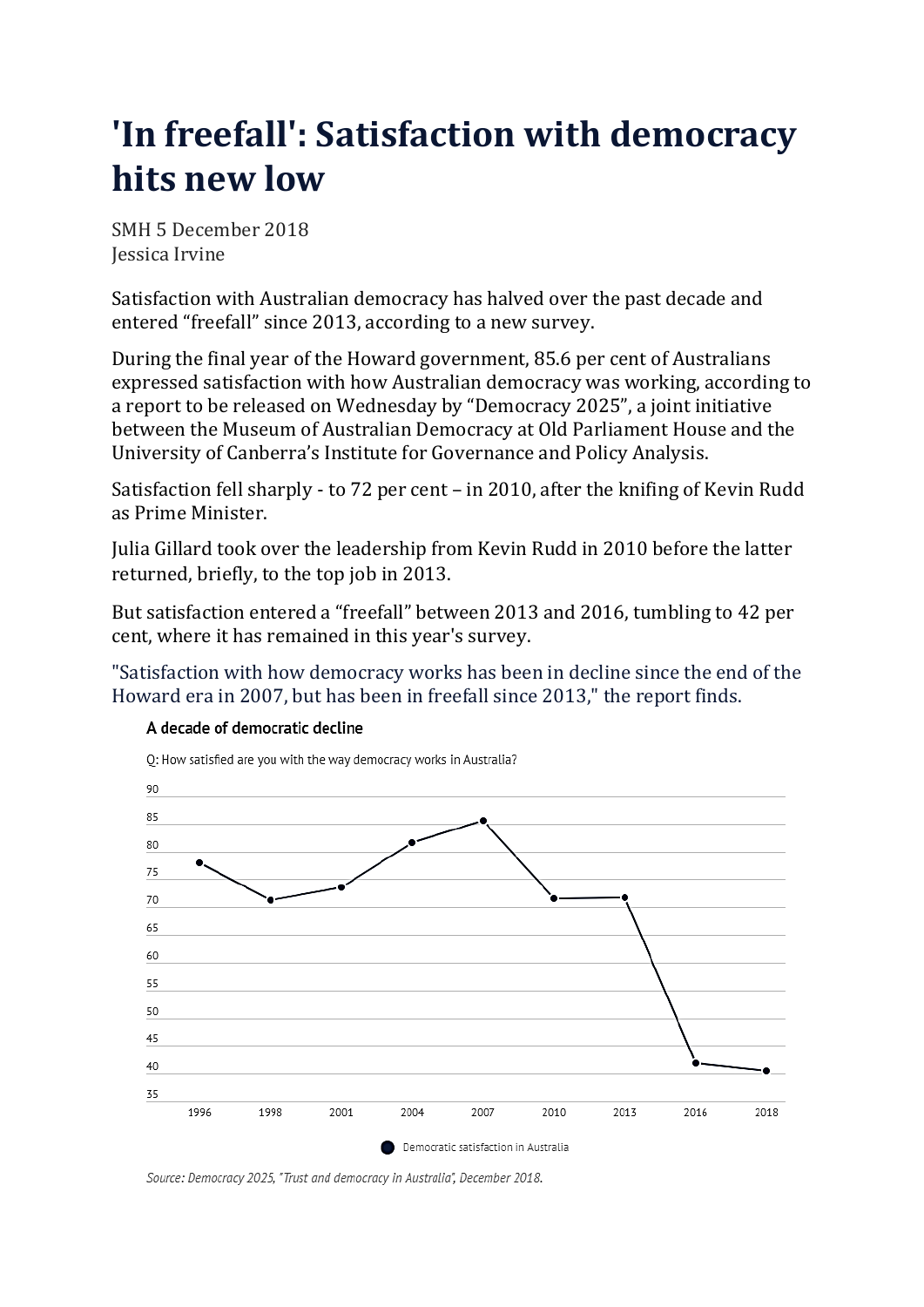"The majority of Australians dislike conflict-driven politics in Canberra which they perceive to be disconnected from their everyday lives.

"We continue to find compelling evidence of an increasing trust divide between government and citizens reflected in the decline of democratic satisfaction, receding trust in politicians, political parties and other key institutions (especially media) and lack of public confidence in the capacity of government to address public policy concerns."

This year's survey was conducted by Ipsos in July, amid rumours of a Liberal Party leadership spill, which would ultimately depose Malcolm Turnbull as prime minister the following month.



*Prime Minister Scott Morrison and the man he replaced in the top job in August, Malcolm Turnbull*. *CREDIT: ALEX ELLINGHAUSEN*

"This problem must be addressed as a matter of urgency," according to Daryl Karp, the director of the Museum of Australian Democracy at Old Parliament House, which recently took custody of Julie Bishop's red high heels.

"By 2025 if nothing is done and current trends continue, fewer than 10 per cent of Australians will trust their politicians and political institutions – resulting in ineffective and illegitimate government, and declining social and economic wellbeing."

Distrust of politicians is also feeding lower levels of "social trust", the survey finds. "There appears to be a significant relationship emerging between declining political and social trust."

When asked, 77 per cent of Australians agree or strongly agree that "people mostly look out for themselves". However, 63 per cent also think "most of the time people try to be helpful".